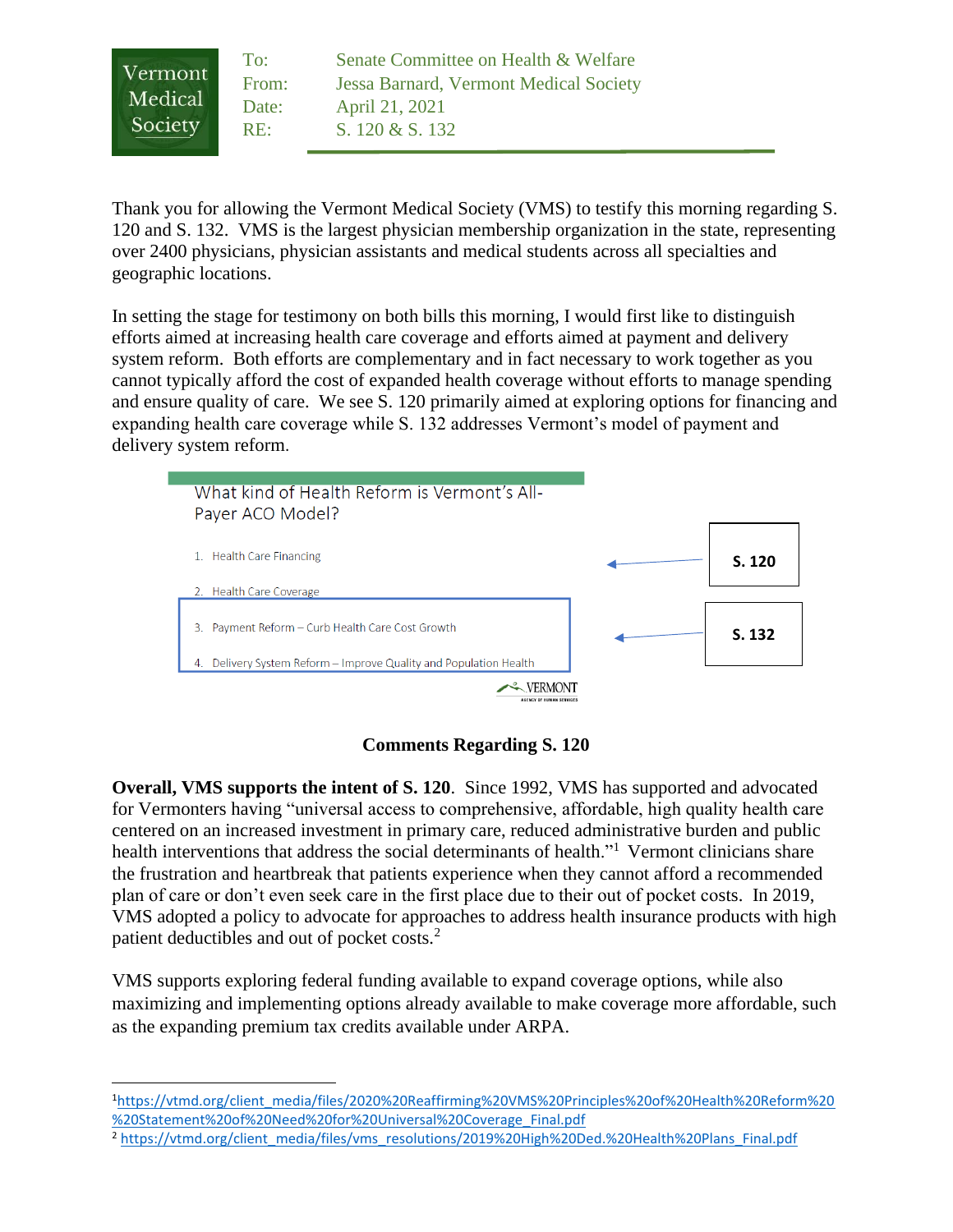#### **VMS does have several specific suggestions regarding bill language.**

First, VMS does have concerns that  $(C)(2)$  as currently drafted will distract from the overall purpose of the bill to explore ways to expand access. The All Payer Model has and will continue to be extensively studied and evaluated. We suggest a change in wording from

*(2) the efficacy of Vermont's All-Payer Accountable Care Organization Model and the changes to the Model that would be necessary to make health care more affordable for Vermonters or whether an alternative model may be more effective;*

#### To:

*(2) a review of the role of payment and delivery system reform in minimizing health care cost growth and coordinating with coverage reform.* 

Second, you have heard from a number of witnesses regarding S. 120 that simply having health coverage does not translate into access to health care services. You have also heard extensive testimony that access to primary care services is foundational to any future direction of our State's health care system. In fact, Patrick Flood stated that "coverage is no good" if you can't get in to see your doctor or if there aren't enough primary care clinicians. Therefore, VMS believes it is crucial to add to the bill that the Commission examine as one of their charges:

*(6) payment rates and program design options for public option programs under (5) that would ensure fair and sustainable payments for health care providers and provide patient access to care, especially primary care.* 

# **Comments Regarding S. 132**

**VMS supports the sections of S. 132 that would expand hearing aid coverage (Sec. 12) and study eliminating cost sharing for two primary care visits (Sec. 19).** A number of primary care clinicians testified on S. 245 last session in favor of eliminating copays for primary care services. While the Affordable Care Act eliminated cost sharing for preventive services, it did not address other primary care services, including chronic care management. This has led to many patient and clinician concerns. Reducing financial barriers to accessing primary care could have the following positive changes:

- Patients would not delay care for acute problems, or avoid care for chronic problems
- Primary care practices could provide medical services during preventive/wellness visits without patients worrying about the extra costs, or practitioners worried about not being paid.
- Patient satisfaction would increase and overhead costs at PCP offices would go down due to less billing, fewer delayed payments and collection letters.

# **VMS has concerns with a number of other provisions currently included in the bill.**

# **Section 3 – Oversight of ACOs**

(a) (1) VMS would oppose this section of it requires the collection or reporting of participating primary care providers' salaries to compare against ACO administrators' salary.

(2) Coordination with Blueprint: While VMS supports improved coordination of care coordination services across the state, we are not sure that this language will improve care coordination. Instead, VMS suggests that as part of the insurance rate review process, insurers